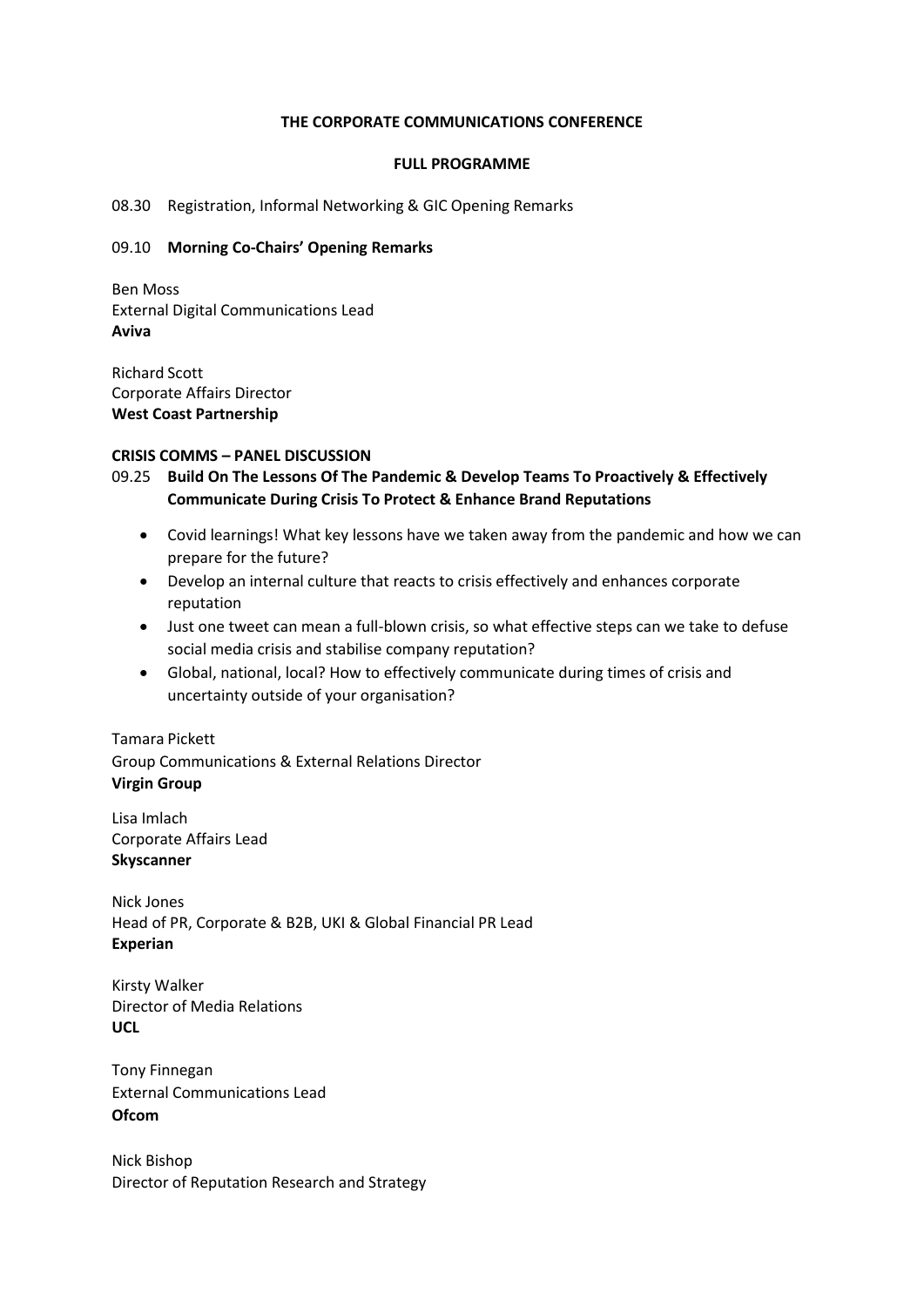# **NatWest Group**

Sarah Salter Nash Director, Corporate & Crisis **Hanover Communications**

# 10.10 **Reputation Management: Using Data & AI To Shift From Tactical To Strategic**

David Benigson CEO **Signal AI**

# **INTERNAL COMMS & EMPLOYEE ENGAGEMENT**

- 10.25 **Develop Internal Cultures That Engage Employees During Remote & Hybrid Working To Increase Company Cohesion & Amplify Your Message**
	- Working from home or hybrid and ensure your comms are driving your organisation to be a cohesive unit?
	- Arm employees with the right tools to become brand ambassadors and build corporate reputation through peer-to-peer advocacy
	- In times of crisis, which effective methods can be used to keep information flowing to employees quickly and confidently when working across different locations?

# Penny Mitchell Head of Internal Communication **Department of Business, Energy & Industrial Strategy**

10.50 Morning Refreshment Break With Informal Networking

## 11.20 **Measurement Frameworks For An Effective ESG Strategy**

- The Rise of ESG as a Brand Priority
- Why is ESG so important?
- Frameworks for Measuring Impact
- Outlook for ESG going forward

Wesley Mathew Head of Marketing, EMEA South **Meltwater**

## **CORPORATE REPUTATION**

# 11.35 **Join Up The Dots Of Your Reputation Strategy To Develop A Resilient Company Brand That Mitigates Crisis & Promotes Your Organisation**

- It can take years to build, and minutes for twitter to tear it down! How can we strengthen brand reputations to withstand the rigours of social media?
- Engage employees to be advocates for your brand and harness the power of your colleagues to boost your corporate reputation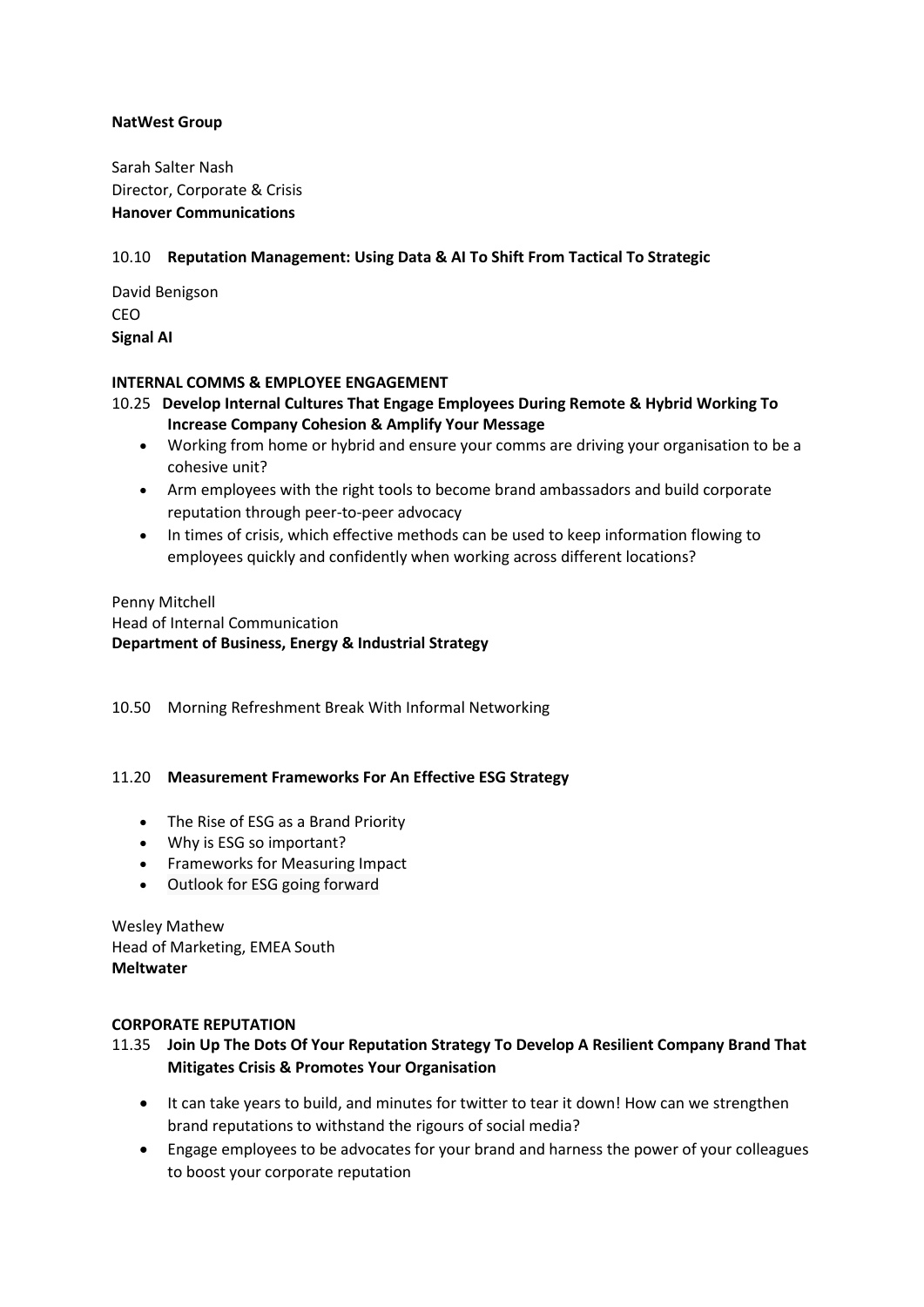• Knit together the complex network of reputational tools in your arsenal to create one cohesive reputation strategy

Roy Beale Head Of Media Relations **St. James's Place Wealth Management**

### **EVALUATING POWER DYNAMICS: TRUCK GENERATORS, PUBLIC HEALTH, & POLITICAL STABILITY**

12.00 A cold weather front, public health misinformation, and a coup d'état could not be more different types of emergencies, but these sensitive events demonstrate how communications outputs and out-takes evaluated through real-time media monitoring produce a wealth of measurable data that can change outcomes even within the course of a single day.

NewsWhip CEO Paul Quigley discusses the communications aspects of how Ford responded to the Texas deep freeze, how the World Health Organization addressed Covid misinformation, and how a civil conflict was averted in Sudan, all through the use of NewsWhip's real-time media monitoring platform.

Paul Quigley CoFounder & CEO **NewsWhip**

## 12.15 **Informal Peer-To-Peer Discussions**

a) Government Relations

George Robinson Head of UK Government Relations **Trainline**

b) Budget Comms

James Tomlinson Director Public Relations & Employee Communications International **Avis Budget Group**

c) Collaboration In Crisis Comms

Sandeep Dhillon Senior Manager Media Relations **DP World**

d) Critical Hours Comms

Andrea Riepe Global Head of Issue & Crisis Management **Reckitt**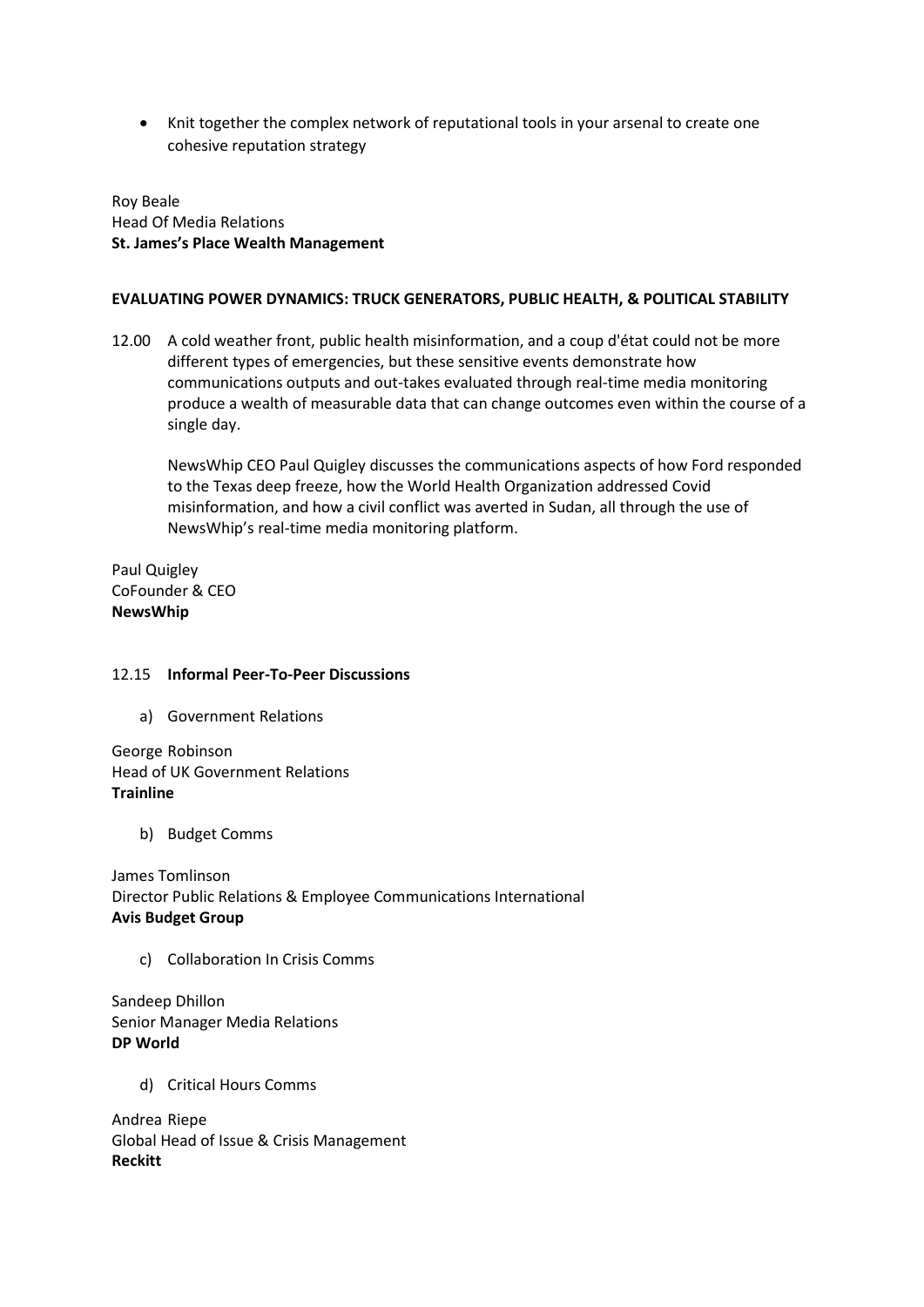e) New Tech Advances

Mike Scott Global Head of External Communications & Marketing **Hitachi Rail**

f) Building A Corp Comms Function

Sonia Bastian Head of Global Corporate Communications **William Grant & Sons**

12.40 Lunch For Delegates, Speakers & Partners

# 13.40 **Afternoon Co-Chairs' Opening Remarks**

Julian Hunt Vice President, Public Affairs, Communications & Sustainability, GB, Norway & Sweden **Coca-Cola Europacific Partners**

Sonia Bastian Head of Global Corporate Communications **William Grant & Sons**

## **COMMUNICATING THROUGH UNCERTAINTY – PANEL DISCUSSION**

# 13.55 **Communicate With Conviction During Uncertain Times To Inspire Confidence & Retain Engagement Throughout Stakeholder Networks**

- The pandemic has proven that events are never fully under our control, so how can we effectively communicate with conviction when uncertainty is the only certainty?
- Strike the critical balance between reactive and proactive messaging when times are uncertain
- What effective tactics can maintain and build stakeholder trust and confidence in periods of uncertainty and change

Millie Hyde-Smith Head of PR & Content, Retail Retirement **Legal & General**

Lesley Woods Chief Communications Officer External Campaigns **UK Ministry of Defence**

Stephanie Boyle Global Head of Corporate & Industry Communications **Skyscanner**

Alexandra Hodges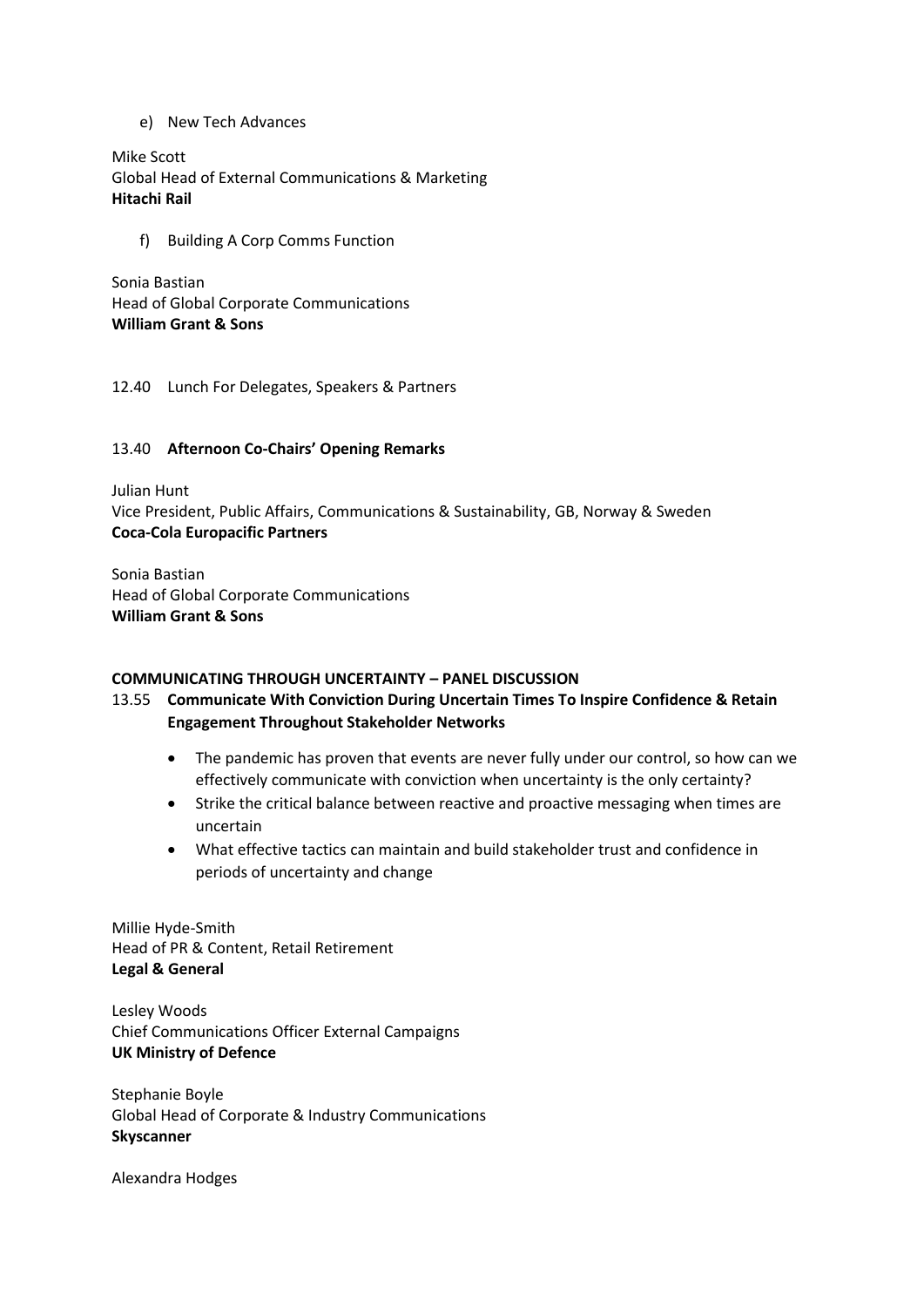Head Of Corporate Communications & Public Affairs **Help for Heroes**

Mark Moulding Head of External Communications **AQA**

Jeff Perkins Commercial Director **Onclusive**

# 14.40 **Bonus Session; Reserved For Exclusive Conference Partner - LumApps**

14.55 **Afternoon Refreshment Break With Informal Networking**

## **ESG COMMS – PANEL DISCUSSION**

- 15.25 **Ensure Your ESG Programme Is Heard Loud & Clear Through Effective Comms Strategies That Boost Reputations & Highlight Key Business Values**
	- ESG is becoming ever more business critical, so how can ESG strategy and comms be moved to the top of senior leaders priorities?
	- Younger generations are more focused on ethics than ever before, so how can you stand out as an ESG leader through engaging comms and attract the leaders of tomorrow to your business?
	- How can ESG strategy boost the purpose, values and culture of your organisation, closing the gap between communicating ambition and driving action?

Richard Farnsworth Corporate External Communications Director **BT**

Carly O'Donnell Head Of Corporate Communication **The Royal Mint**

Nicola Green Chief Communications & Corporate Affairs Officer **Virgin Media O2**

Sarah Bradley Head Downstream Corporate Relations, Policy & Advocacy **Shell**

Paul Wheeler Director of Corporate Communications, UK/Ireland & European Media Strategy Director **Kellogg Company**